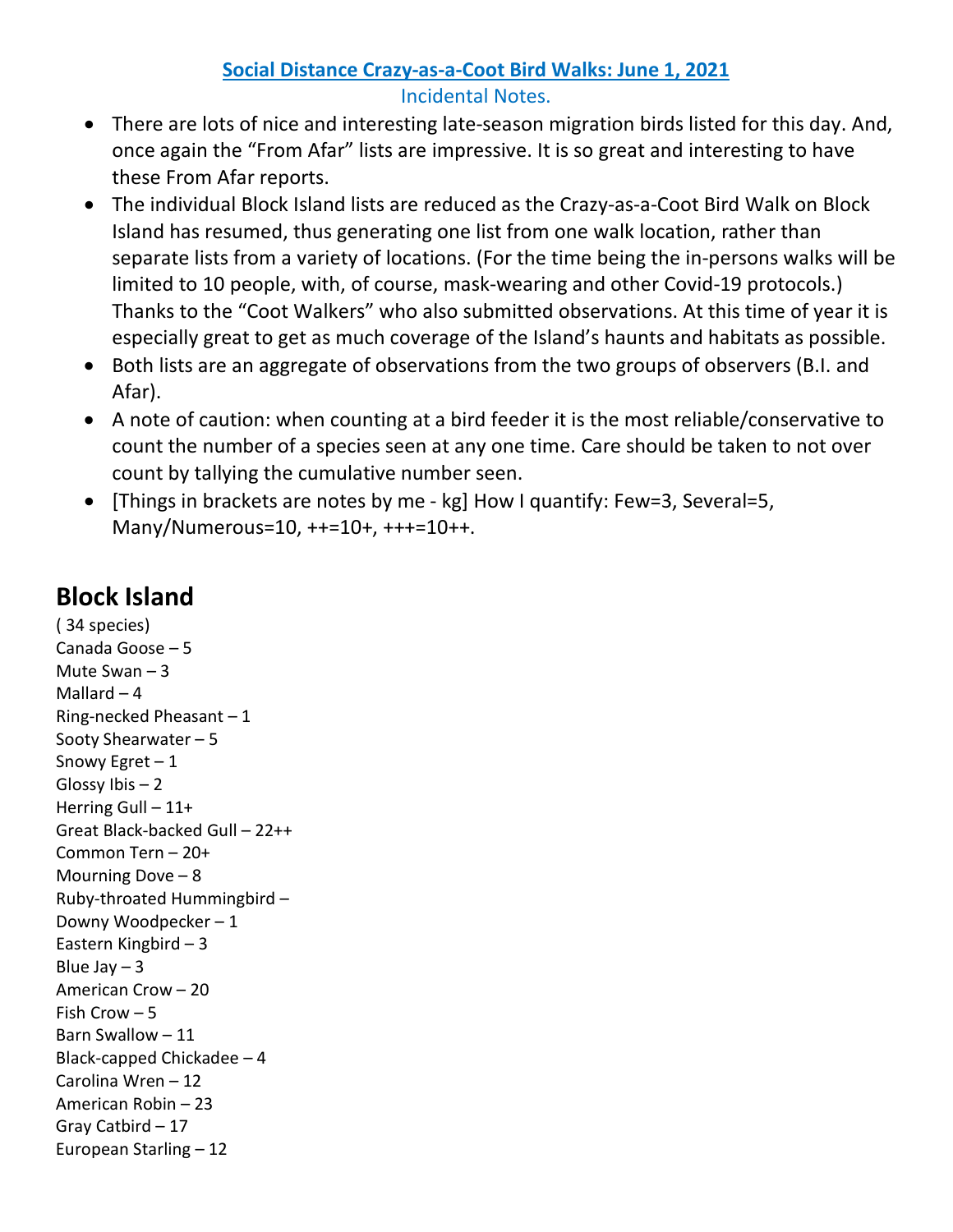Black-and-white Warbler – 2 Common Yellowthroat – 20 American Redstart – 3 Yellow Warbler – 20 Blackpoll  $-1$ Rufus-sided (Eastern) Towhee – 21++ Song Sparrow – 11 Northern Cardinal – 8 Red-winged Blackbird – 23 Common Grackle – 2 American Goldfinch – 20

And, Dogfish, Shark,

Blue Jay  $-4$ 

**From Afar** South Kingston & Cumberland, RI; Woodbury, CT; Pittsfield & Westport, MA; Queechy Lake, Canaan, NY; Seattle, WA; Sedbergh, England. (77 species) Canada Goose – 18 Mute Swan – 2 Wood Duck – 5 Mallard – 14 Common Eider – 57 Wild Turkey  $-1$ Pied-billed Grebe – 1 Double-crested Cormorant – 14 Great Blue Heron – 2 Great (American) Egret – 1 Black Vulture – 1 Turkey Vulture – 6 Osprey  $-1$ Bald Eagle  $-3$ Red-tailed Hawk – 2 Piping Plover – 4 Willet  $-3$ American Woodcock – 1 Mourning Dove – 4 Rock Pigeon – 6 Chimney Swift – 3 Anna's Hummingbird – 2 Ruby-throated Hummingbird – 2 Red-bellied Woodpecker – 3 Downy Woodpecker – 3 Pileated Woodpecker – 2 Eastern Wood-Pewee – 1 Willow Flycatcher - 1 Eastern Kingbird – 2 Red-eyed Vireo – 4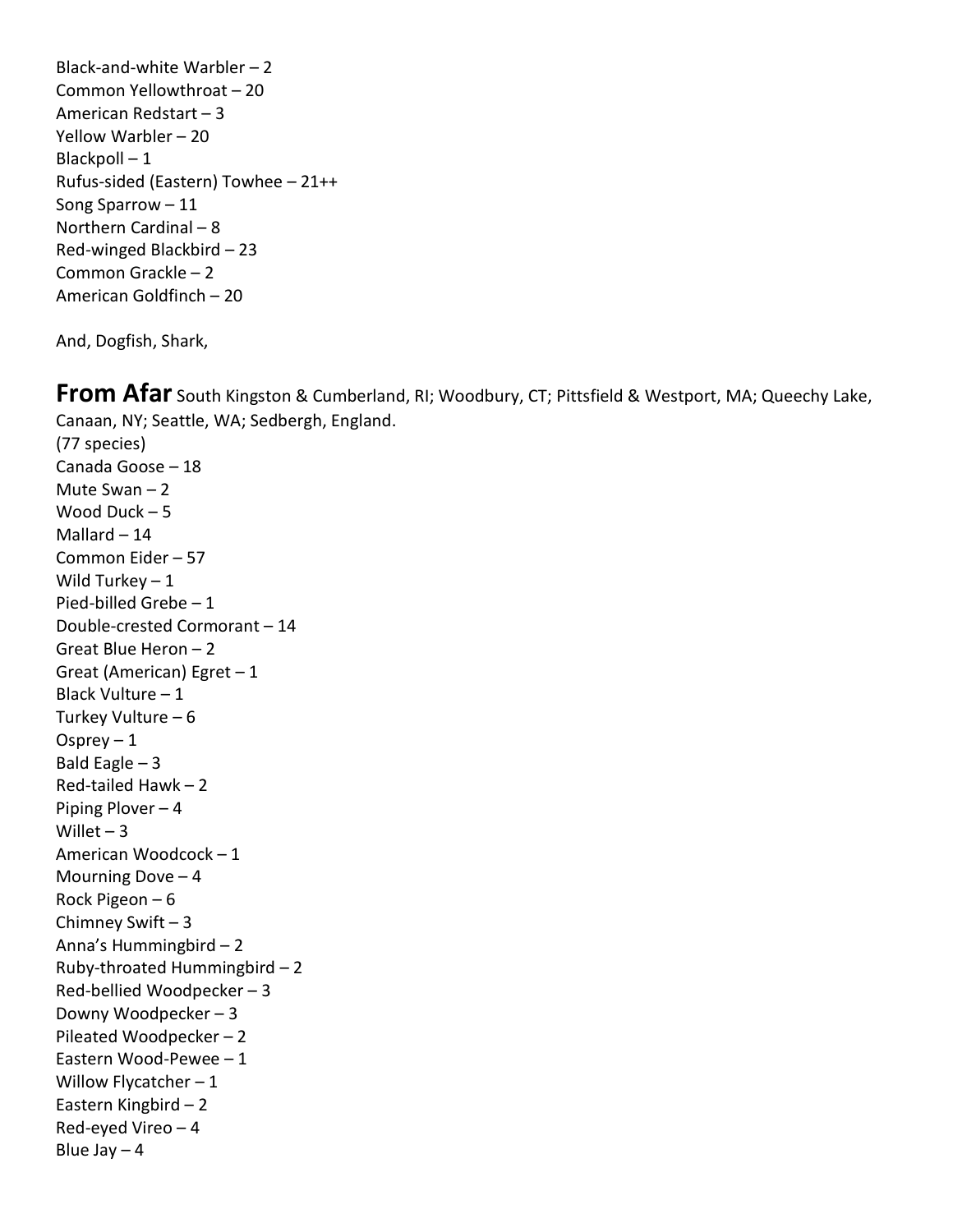American Crow – 15 Fish Crow – 9 \*Crow species – gathering Violet-green Swallow – 7 Tree Swallow – 10 Northern Rough-winged Swallow – 2 Bank Swallow – 2 Barn Swallow – 11  $*$ Nuthatch – 1 White-breasted Nuthatch – 4 Black-capped Chickadee – 4 Bushtit  $-1$ Tufted Titmouse – 3 Brown Creeper – 1 House Wren – 5 Carolina Wren – 3 Eastern bluebird – 1 Wood Thrush – 2 American Robin – 16 ( 1 baby)  $*$ Blackbird – 1 Gray Catbird – 6 Brown Thrasher – 2 Northern Mockingbird – 1 European Starling – 17 \*Pied Wagtail – 1 Cedar Waxwing – 19 Common Yellowthroat – 6 American Redstart – 7 Yellow Warbler – 9 Chestnut-sided Warbler – 1 Black-throated Blue Warbler – 10 Prairie Warbler – 2 Spotted Towhee – 1 Eastern Towhee – 6 Chipping Sparrow – 9 Song Sparrow – 15 Scarlet Tanager – 3 Northern Cardinal – 11 Red-winged Blackbird – 10 Yellow-headed Blackbird – 1 Common Grackle – 10 Brown-headed Cowbird – 2 Baltimore Oriole – 5 House Finch – 6 American Goldfinch – 9 House Sparrow – 4

And, Turtles, Carp, Beaver, Red & Gray Squirrel, Chipmunk …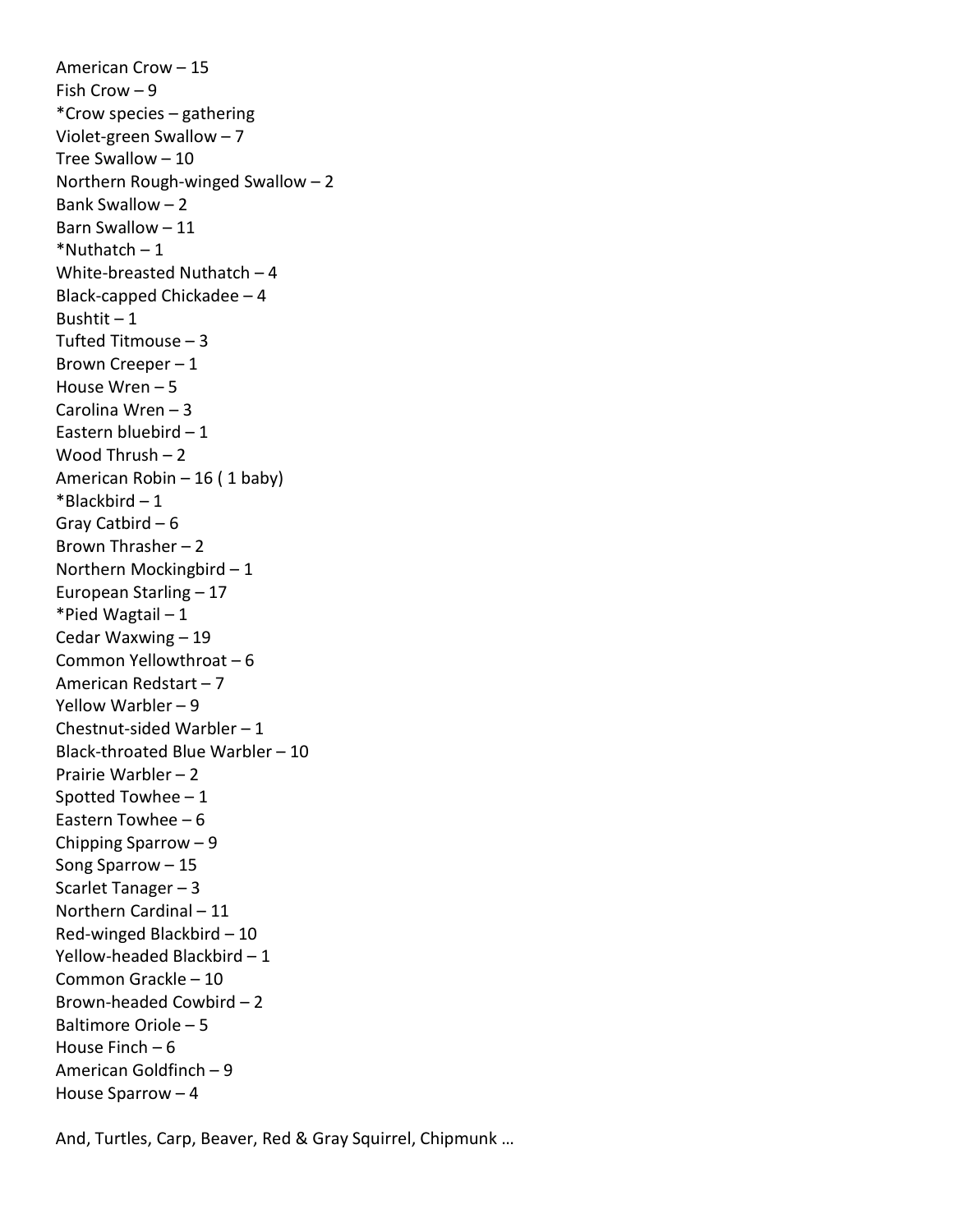**Crazy-as-a-Coot Bird Walkers** – eBird report: Rodman Pond Rd., Block Island, Rhode Island, US

Jun 1, 2021 8:00 AM - 9:30 AM. Checklist Comments: Sunny, light west wind, 60F at 8a.m. Participants:Amy Keeler, Diane King, Susan Matheke, Deb Martin, Austin Morin, Nigel Grindley, Cathy Joyce, Heather Hatfield, Socha Cohen, Alyce Russo, Steve Schall, Vicki Butlevska (& baby Georgia), & Kim Gaffett. 2 Glossy Ibis observed in field of Old Town Inn on the way to the walk start. 22 species: Mallard 4, Ring-necked Pheasant 1, Mourning Dove 8, Herring Gull 1, Great Black-backed Gull 12, Eastern Kingbird 3, Blue Jay 3, American Crow 15, Black-capped Chickadee 3, Barn Swallow 1, Carolina Wren 7, European Starling 8, Gray Catbird 12, American Robin 18, American Goldfinch 15, Song Sparrow 6, Eastern Towhee 11, Red-winged Blackbird 18, Common Grackle 2, Common Yellowthroat 8, Yellow Warbler 10, Northern Cardinal 7

**Curt Milton** – Good evening! It was a beautiful day here in Seattle: warm and sunny with temperatures in the mid-60s and climbing when I started my walk at the Union Bay Natural Area.

 As you noted, Kim, we seem to be in the summer lull between migration periods. But there were still a number of interesting birds, including one I had never seen before: a yellow-headed blackbird. These don't usually come west of the Cascade Mountains but this one is here, possibly seeking cooler weather.

 Here is my report: Song sparrow: 5-8, American Crow: Numerous (10+), American Robin: 1, Mallards:Numerous, Anna's Hummingbird: 2, Wood Duck, female: 1, Black-capped Chickadee: 1, Canada goose: 10+, Red-winged Blackbird: 2 female, 5 males (two were possible fledgling males), Violet-green Swallow: 6-8, Yellow-headed Blackbird: 1, Spotted Towhee: 1, Bald Eagle: 1, Great Blue Heron: 1, Bushtit: 1, Cedar Waxwing: 6, Pie-billed Grebe: 1.

 I also saw some turtles, several spawning carp and what I think was a beaver. That's it from here. Thank you for making this happen!

**Dan Kasuba** – Hi Kim, I just returned from visiting family and friends in Massachusetts and upstate NY. Got out birding twice with Martha at Mt Auburn Cemetery. Beautiful! On June 1: 7 AM- 9:30AM Pittsfield(MA) state forest- 7 American redstarts,3 scarlet tanagers, 1 brown creeper, 1 red eyed vireo, one turkey, one red tailed hawk, one woodcock, 2 wood ducks, 2 mallards, 1 chestnut sided warbler, many black throated blues, 5 yellow and 3 common yellow throated warblers, 2 pileated woodpeckers, 1 towhee

> 12 PM- 2PM Queechy Lake, Canaan NY- 1 bald eagle, 5 turkey vultures, 2 house wrens, 2 Carolina wrens, 2 Baltimore orioles, 6 cedar waxwings, 2 ruby-throated hummingbirds, many tree swallows. Hope all is well and as always, thanks !!

**Darcy Thurrott** – Hi Kim,This is my list! Hope you receive a lot of them from everywhere. Such a great time of year! Loving your recorded Zooms...keep up the great work with Charlotte. See you in mid July, can't wait!

 Woodbury, CT. Our backyard 75°, NNW wind 7-10 mph, sunny 2 red squirrels, 1 chipmunk, 4 gray squirrels, 1 baby robin in nest. 2 Canada Goose, 1 Mourning Dove, 1 Chimney Swift, 1 Black Vulture -- Flying overhead, 1 Turkey Vulture, 2 Red-bellied Woodpecker, 2 Downy Woodpecker, 3 Blue Jay, 1 Black-capped Chickadee, 1 Tufted Titmouse, 2 Whitebreasted Nuthatch, 1 House Wren, 1 Carolina Wren, 1 Gray Catbird, 1 Eastern Bluebird, 1 Wood Thrush, 3 American Robin, 4 House Finch, 4 American Goldfinch, 1 Chipping Sparrow, 2 Song Sparrow, 2 Common Grackle, 4 Northern Cardinal.

**Laura Rosenzweig** – I forgot to send my report yesterday [June 1] but I did get out on another beautiful morning with 'bird dog' and we espied a pied wagtail bobbing about on the river stones. Then, as I sat down to watch it, a nuthatch caught my eye flitting from branch to branch in the tree above. On the way back we passed a gathering of crows in a field, remarkably silent for crows, and a little house sparrow flitting about in a hedge. As we walked into the garden a blackbird hopped out of the ivy and quickly went back in again. There are definitely some nests in there and they too are keeping quiet about it. Hope your weather improves but doesn't turn into debilitating humid-laden heat too soon : )

**Lauren Miller-Donnelly** – Hi Kim, This morning I was lucky enough to hear two different brown thrashers singing on the beach in Westport. I was so lucky to SEE one singing a top a cedar tree, as they are usually pretty hard to see. Here is my list Wednesday, June 2nd: Common Eider 57, Mourning Dove 1, Piping Plover 4, Willet 3, Double-crested Cormorant 14, Osprey 1, Willow Flycatcher 1, Eastern Kingbird 2, Red-eyed Vireo 1, American Crow 1, Black-capped Chickadee 2, Tufted Titmouse 1, Northern Rough-winged Swallow 2, Barn Swallow 9, House Wren 1, Gray Catbird 3, Brown Thrasher 2, American Robin 1, Cedar Waxwing 7, House Finch 1,